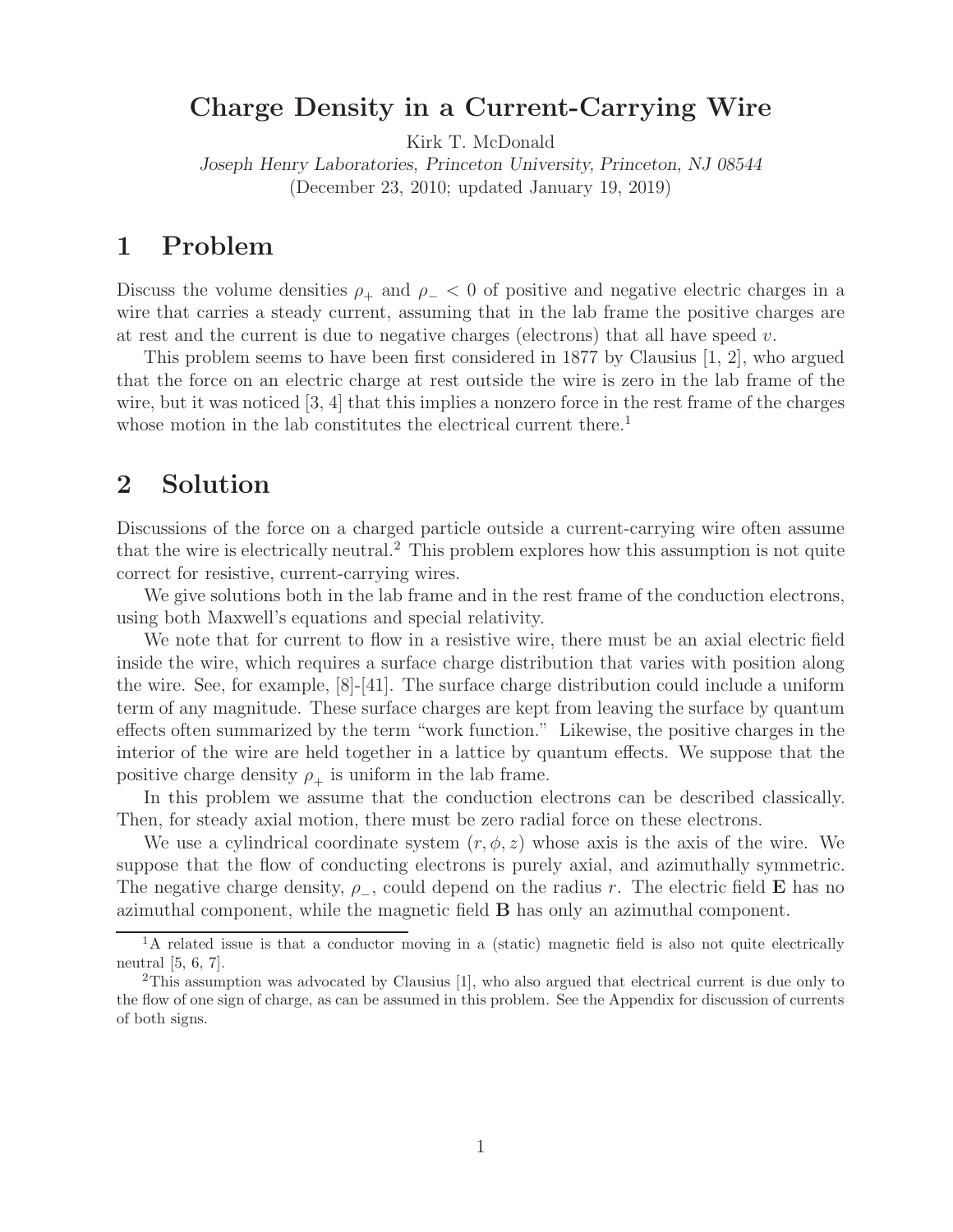### **2.1 Lab Frame**

For steady flow of current, the axial component of the electric field must be independent of z. Then, assuming that there is no azimuthal component to the electric field, Maxwell's first equation tells us that,

$$
\nabla \cdot \mathbf{E} = \frac{1}{r} \frac{\partial}{\partial r} (r E_r) = 4\pi \rho(r) = 4\pi [\rho_+ + \rho_-(r)] \tag{1}
$$

(in Gaussian units). The radial component of the electric field vanishes at  $r = 0$ , so we find that,

$$
E_r(r) = \frac{4\pi}{r} \int_0^r r' [\rho_+ + \rho_-(r')] \, dr'
$$
 (2)

(in Gaussian units).

The azimuthal magnetic field is due to the motion of the negative charges with velocity  $\mathbf{v} = v \hat{\mathbf{z}}$ , and Ampère's law implies that,

$$
B_{\phi}(r) = \frac{4\pi v}{cr} \int_0^r r'\rho_{-}(r') dr'.
$$
 (3)

The Lorentz force density on the negative charges is,

$$
\mathbf{f}_{-}(r) = \rho_{-}(r) \left( \mathbf{E}(r) + \frac{\mathbf{v}}{c} \times \mathbf{B}(r) \right)
$$
  
=  $\rho_{-}(r) \left\{ \frac{4\pi \hat{\mathbf{r}}}{r} \int_{0}^{r} r' \left[ \rho_{+} + \rho_{-}(r') \left( 1 - \frac{v^{2}}{c^{2}} \right) \right] dr' + E_{z}(r) \hat{\mathbf{z}} \right\}.$  (4)

For steady axial motion of the conduction electrons, the radial force on them must vanish at all r inside the wire, which implies that the negative charge density is uniform with value,

$$
\rho_{-} = -\frac{\rho_{+}}{1 - v^2/c^2} = -\gamma^2 \rho_{+},\tag{5}
$$

and the total charge density is,<sup>3</sup>

$$
\rho = \rho_+ + \rho_- = \rho_- \frac{v^2}{c^2},\tag{6}
$$

where,

$$
\gamma = \frac{1}{\sqrt{1 - v^2/c^2}}.\tag{7}
$$

The positive charge density is less than the negative by one part in  $10^{21}$  for  $v = 1$  cm/s. This corresponds roughly to 10 more electrons than protons in each cubic millimeter of copper wire.<sup>4</sup>

<sup>3</sup>This result may have first appeared in [16].

<sup>4</sup>Some authors appear to argue that if a system of battery and wire is electrically neutral before the battery is connected (unlikely to be true in practice), with the initial charge densities  $\rho_+$  and  $\rho_-$  being "exactly" equal, it is impossible that this condition changes, even by one part in  $10^{21}$ , after the battery is connected. Some of this debate is reviewed in [40].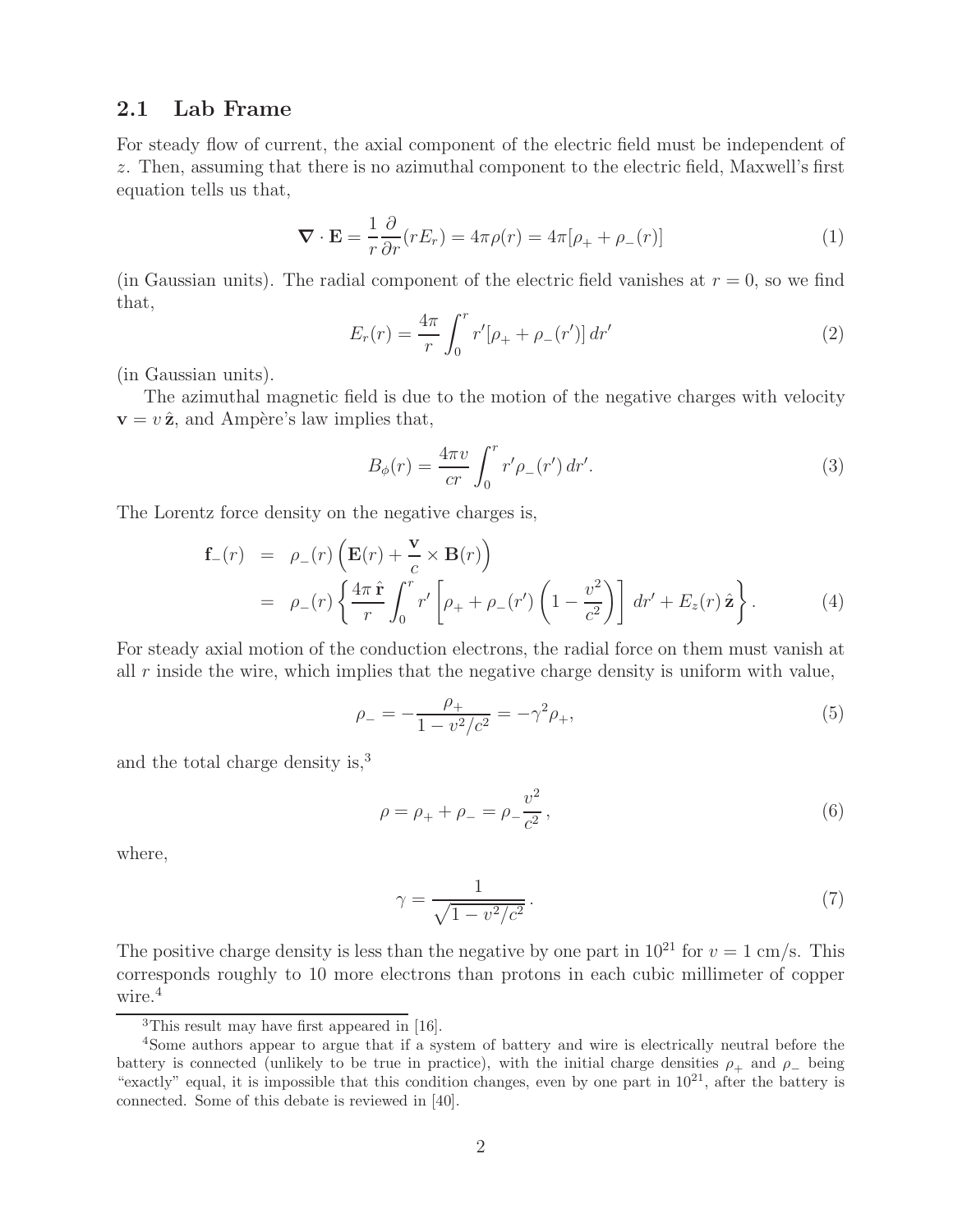Using eq.  $(5)$  in eqs.  $(2)-(3)$ , the radial electric field and azimuthal magnetic field inside the wire are,

$$
E_r(r) = -2\pi(\gamma^2 - 1)\rho_+ r, \qquad B_\phi(r) = -\frac{2\pi\gamma^2 v \rho_+ r}{c} \,. \tag{8}
$$

Because of the small difference between the positive and negative charge densities, the positive charges experience a small inward radial force density (in addition to the axial force due to collisions with the conduction electrons),

$$
f_{+,r} = \rho_+ E_r(r) = -2\pi(\gamma^2 - 1)\rho_+^2 r = -\frac{2\pi\gamma^2 v^2 \rho_+^2 r}{c^2}.
$$
\n(9)

*This example tacitly assumes that the wire can support an internal magnetic field, which requires the wire to have finite conductivity* σ*. In this case, there must exist a longitudinal electric field inside the wire of magnitude*  $E_z = I/\pi a^2 \sigma$ , where a *is the radius of the wire. This longitudinal electric field could be due to a "battery", or it could be induced by a changing magnetic field*  $B_{ext}(t)$  *external to the wire. In the latter case, there would be a (time-dependent)*  $I \times B_{ext}$  *force transverse to the wire axis and a (time-dependent) internal electric field transverse to the axis to cancel this force, as noted by Hall [42] for steady external fields. We do not pursue this case further here, but content ourselves by supposing the current is due to a "battery" that can supply whatever charge is needed to maintain the longitudinal electric field* Ez*, which is associated with a surface electric charge density [33],* such that the linear charge density  $\lambda(z)$  of the wire need not be zero.

The results of this section were obtained without use of special relativity (although we use the symbol  $\gamma$ , eq. (7), commonly associated with that theory), and they are based on only the equations of electro- and magnetostatics. However, they do assume that electrical currents can be regarded as due to moving electrical charges (convection currents), which was not considered to be demonstrated until the work of Rowland in 1876 [43, 44]. All of the premises of this section also hold in so-called Galilean electrodynamics, formulated in 1973 [45], and hence the conclusions of this section also hold in that view.

#### **2.2 Rest Frame of the Conduction Electrons**

We denote quantities in the rest frame of the conduction electrons with a  $\star$ . Thus, the velocity of the positively charged particles in the  $\star$  frame is  $\mathbf{v}_{+}^{\star} = -v \hat{\mathbf{z}}$ .

If the radial electric field  $E_r^*$  were nonzero the conduction electrons would experience a radial force. Hence, we expect the radial electric field, and the bulk charge density  $\rho^*$ , to vanish in the  $*$  frame.

The Lorentz contraction of a moving "stick" results in an observer of a "stick of charge" reporting a charge density larger by a factor  $\gamma$  than that in the rest frame of the "stick." Thus, the density  $\rho_-\$  of negative charge in the lab frame is larger than that in the  $\star$  frame,

$$
\rho_{-} = \gamma \rho_{-}^{\star} \left[ = \gamma \left( \rho_{-}^{\star} + \frac{\mathbf{v} \cdot \mathbf{J}_{-}^{\star}}{c^2} \right) \right], \qquad (10)
$$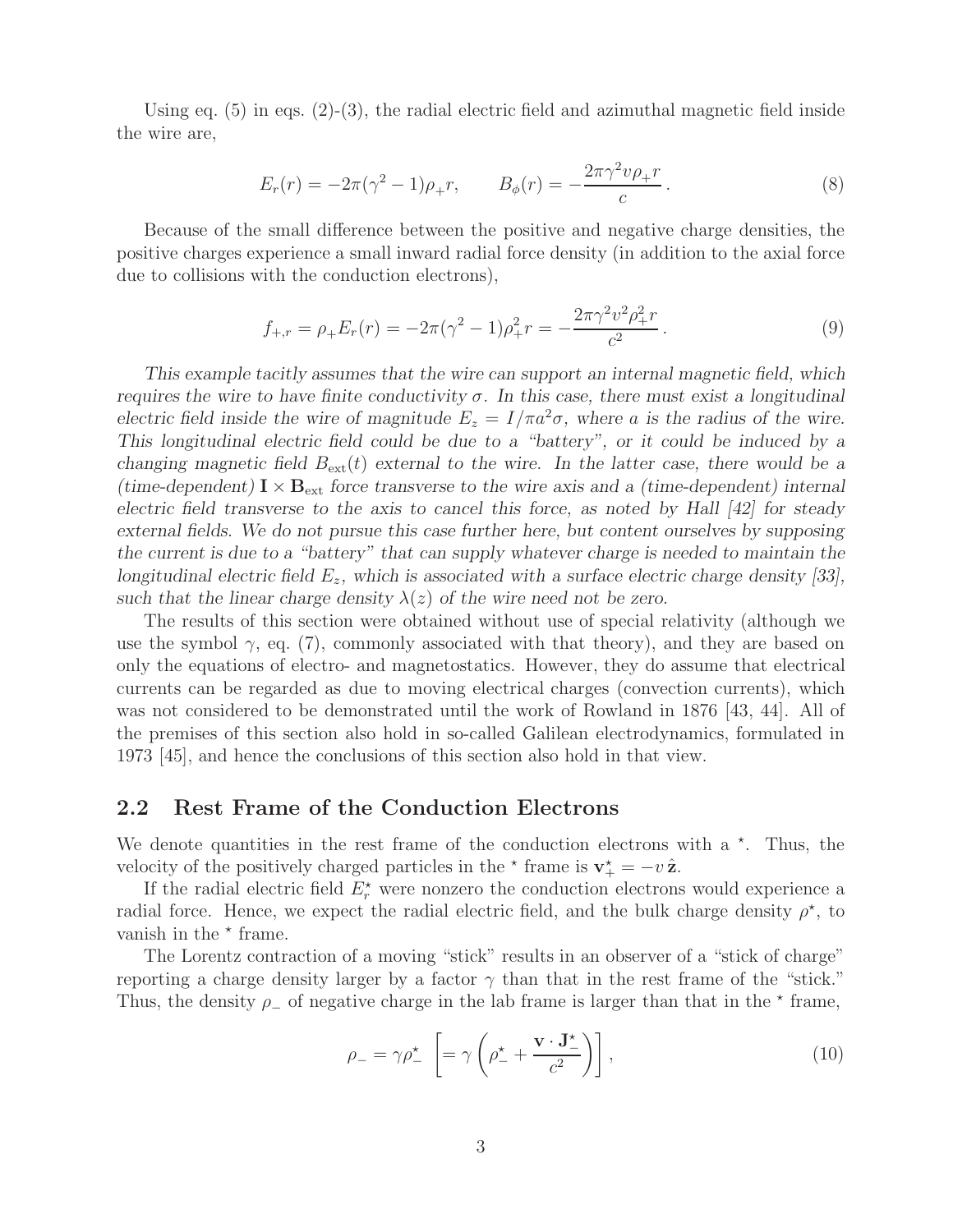since  $J_{-}^{\star} = 0$  in the  $\star$  frame. In contrast, the density  $\rho_{+}^{\star}$  of positive charge in the  $\star$  frame is larger than that in the lab frame,

$$
\rho_+^* = \gamma \rho_+ \left[ = \gamma \left( \rho_+ - \frac{\mathbf{v} \cdot \mathbf{J}_+}{c^2} \right) \right],\tag{11}
$$

since  $J_+ = 0$  in the lab frame. The total charge density in the  $\star$  frame is,

$$
\rho^* = \rho_+^* + \rho_-^* = \gamma \rho_+ - \frac{\gamma^2 \rho_+}{\gamma} = 0.
$$
\n(12)

Thus, the bulk charge density of a current-carrying wire vanishes in the rest frame of the conduction charges, rather than in the lab frame [24].

The positive charges experience a magnetic Lorentz force density in the  $*$  frame,

$$
f_{+,r}^* = -\frac{\rho_+^* v B_\phi^*}{c} = -\frac{2\pi \rho_+^*^2 v^2 r}{c^2} = -\frac{2\pi \gamma^2 v^2 \rho_+^2 r}{c^2} = f_{+,r}.
$$
 (13)

This transverse Lorentz force is the same in the lab and the  $\star$  frames, as expected for the transverse spatial component of a 4-vector.<sup>5</sup>

### **2.3 Galilean Electrodynamics**

In sec. 2.2 we used Einstein's theory of special relativity [46], but in the 1800's it was more natural to assume that quantities in two different (inertial) frames were related by Galilean transformations. Of course, Galileo did not consider the transformation of electromagnetic fields between two frames, but only the transformation of the spacetime coordinates  $(x, y, z, t).$ 

One consequence of Galilean relativity is that force vectors are invariant. So if the force on the conduction electrons vanishes in the lab frame, it also vanishes in the  $\star$  frame of the conduction electrons in Galilean relativity. Hence, considerations of the internal force density in a current carrying wire in two different frames cannot distinguish special relativity from Galilean relativity.

While many workers in the 1800's considered aspects of the transformation of electromagnetic fields between (inertial) frame, assuming that Galilean relativity was valid here, it is surprising that a consistent view of this did not emerge until 1973 in an interesting paper by LeBellac and Levy-Léblond [45]. In this view there are no electromagnetic waves, and only quasistatic phenomena, so this notion is hardly compatible with Maxwellian electrodynamics, $6$  but it can suffice for the present example.

<sup>&</sup>lt;sup>5</sup>The Lorentz force  $\mathbf{f} = \rho \mathbf{E} + \mathbf{J}/c \times \mathbf{B}$  on a charge-current density 4-vector  $j_{\mu} = (\rho, \mathbf{J}/c)$  is the spatial component of the 4-vector  $f_{\text{Lorentz},\mu} = (\mathbf{J} \cdot \mathbf{E}/c, \mathbf{f})$ . Thus, the Lorentz force density is "more relativistic" than the so-called Minkowski force based on the Newtonian relation  $\mathbf{F} = m\mathbf{a}$ , for which the 4-vector relation is  $f_{\text{Minkowski},\mu} = (\gamma \mathbf{F} \cdot \mathbf{\beta}, \gamma \mathbf{F})$  for the force on a particle of velocity  $\mathbf{v} = \mathbf{\beta}c$ , where  $\gamma = 1/\sqrt{1 - v^2/c^2}$ , in that the Minkowski force has the awkward factor of  $\gamma$  in its spatial components. Of course, the (Minkowski) force **F** = **f** dVol on a charged volume element, dVol, is not a component of a 4-vector; however,  $\gamma \mathbf{F} = \mathbf{f} \gamma d$ Vol is.

<sup>&</sup>lt;sup>6</sup>It is argued in [47] that people should have deduced special relativity immediately after Maxwell's equations were written down (and without considerations of propagation of light).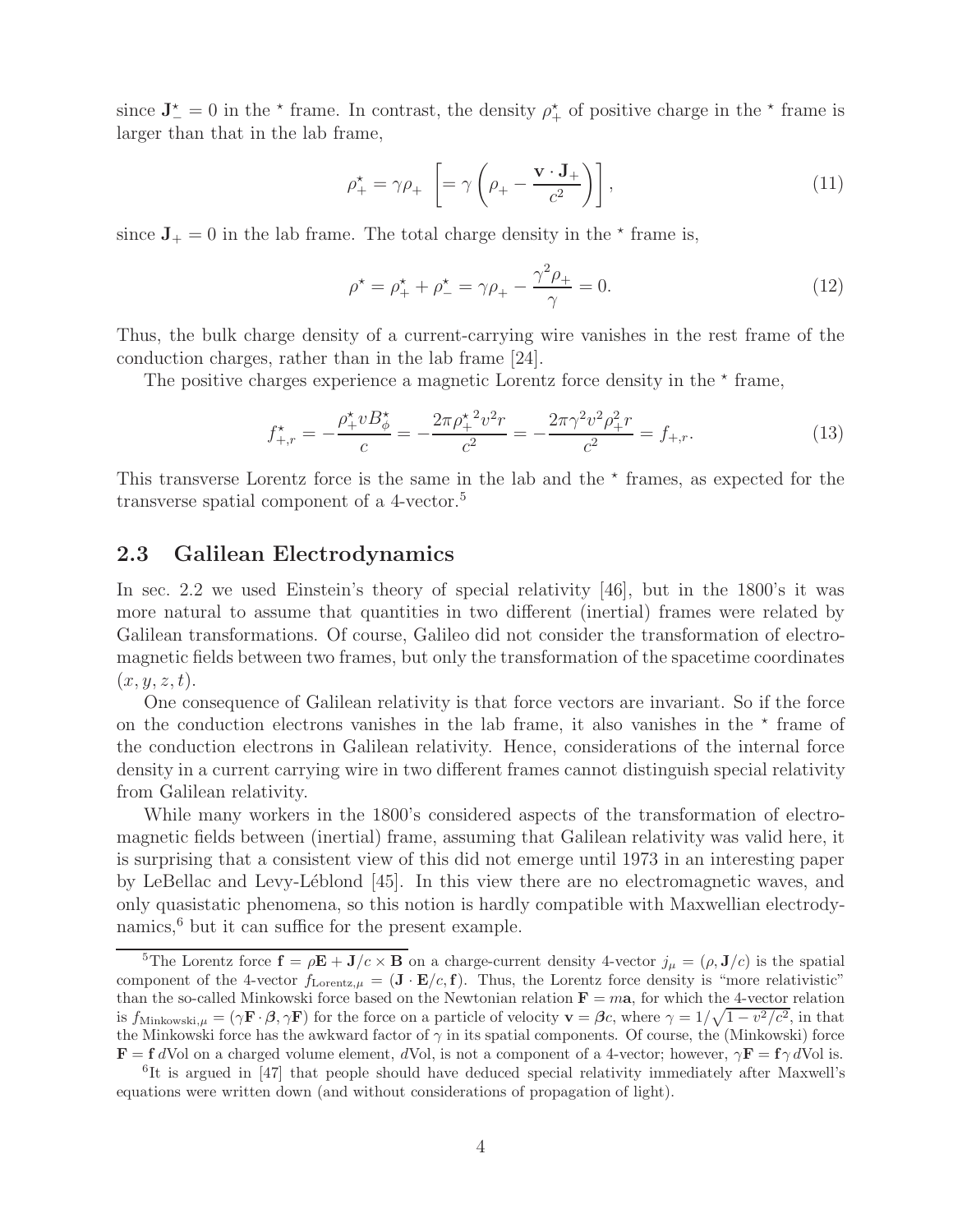In fact, there are two variants of Galilean electrodynamics, so-called electric Galilean relativity in which the transformations between two inertial frames with relative velocity **v** are (sec. 2.2 of [45], but given here in Gaussian units),<sup>7</sup>

$$
\rho'_e = \rho_e, \qquad \mathbf{J}'_e = \mathbf{J}_e - \rho_e \mathbf{v} \qquad (c \left| \rho_e \right| \gg \left| J_e \right|),
$$
  

$$
\mathbf{E}'_e = \mathbf{E}_e, \qquad \mathbf{B}'_e = \mathbf{B}_e - \frac{\mathbf{v}}{c} \times \mathbf{E}_e \qquad \mathbf{f}_e = \rho_e \mathbf{E}_e \qquad \text{(electric)}, \tag{14}
$$

and so-called magnetic Galilean relativity (sec. 2.3 of [45]) with transformations,

$$
\rho'_{m} = \rho_{m} - \frac{\mathbf{v}}{c^{2}} \cdot \mathbf{J}_{m} \qquad \mathbf{J}'_{m} = \mathbf{J}_{m} \qquad (c \left| \rho_{e} \right| \ll \left| J_{e} \right|),
$$
  

$$
\mathbf{E}'_{m} = \mathbf{E}_{m} + \frac{\mathbf{v}}{c} \times \mathbf{B}_{m}, \qquad \mathbf{B}'_{m} = \mathbf{B}_{m} \qquad \mathbf{f}_{m} = \rho_{m} \left( \mathbf{E}_{m} + \frac{\mathbf{v}}{c} \times \mathbf{B}_{m} \right) \quad \text{(magnetic). (15)}
$$

For comparison, the low-velocity limit of special relativity<sup>8</sup> has the transformations,

$$
\rho'_s \approx \rho_s - \frac{\mathbf{v}}{c^2} \cdot \mathbf{J}_s \qquad \mathbf{J}'_s \approx \mathbf{J}_s - \rho_s \mathbf{v},
$$
  

$$
\mathbf{E}'_s \approx \mathbf{E}_s + \frac{\mathbf{v}}{c} \times \mathbf{B}_s, \qquad \mathbf{B}'_s \approx \mathbf{B}_s - \frac{\mathbf{v}}{c} \times \mathbf{E}_s \qquad \text{(special relativity, } v \ll c). \tag{16}
$$

Only electric Galilean relativity (14) applies to the present example, since the conduction current obeys  $J = \rho_{\perp} v \ll \rho_{\perp} c$ . Note that there is no  $\mathbf{v} \times \mathbf{B}_e$  force in this case. Since electric charge density  $\rho_e$  and electric field  $\mathbf{E}_e$  are invariant, so is the force density  $\mathbf{f}_e$ , and the force on the conduction electrons vanishes in both the lab frame and the  $\star$  frame.

### **2.4 Clausius' Paradox**

Clausius (1877) [1, 2] did not consider forces on the conduction electrons inside the wire, but rather the force on a charge  $q$  outside the wire and at rest with respect to it in the lab frame, arguing that this force must be zero.<sup>9</sup> It seems to this author that Clausius confused the requirement that the radial force on the conduction electrons inside the wire must be zero with the force on an external charge at rest, which latter force need not be zero. As such, he did not make the argument of sec. 2.1 that shows that the volume charge density inside a current carrying wire is nonzero. Instead, assuming that the force on an external charge must be zero, he postulated that the total charge density inside the wire is zero,  $\rho_+ + \rho_- = 0.10$  Perhaps the simplicity of this assumption convinced many people that it must be true, as it is often made.<sup>11</sup>

<sup>11</sup>A (surprising) example of the use of the Clausius Postulate is sec. 13-6 of [49]. This postulate is claimed to be "evident" after eq. (7.5),  $\nabla \cdot \mathbf{E} = \nabla \cdot \mathbf{J}/\sigma = 0$ , of [51], inside a conductor of conductivity  $\sigma$  with steady

<sup>&</sup>lt;sup>7</sup>In Galilean electrodynamics the symbol  $c$  does not represent the speed of light (as light does exist in this theory), but only the function  $1/\sqrt{\epsilon_0\mu_0}$  of the (static) permittivity and permeability of the vacuum.

 $8$ Of course, electromagnetic waves can exist in special relativity, and propagate in vacuum with speed c. <sup>9</sup>See the bottom of p. 86 of [1].

<sup>&</sup>lt;sup>10</sup>This has been called the Clausius Postulate in [48]. A variation is the claim [31] that while the volume charge density  $\rho$  inside a wire can be nonzero, the total linear charge density of a wire must be zero in the lab frame; but the only physical requirement is that the total charge in/on the circuit be the same before and after the current is excited.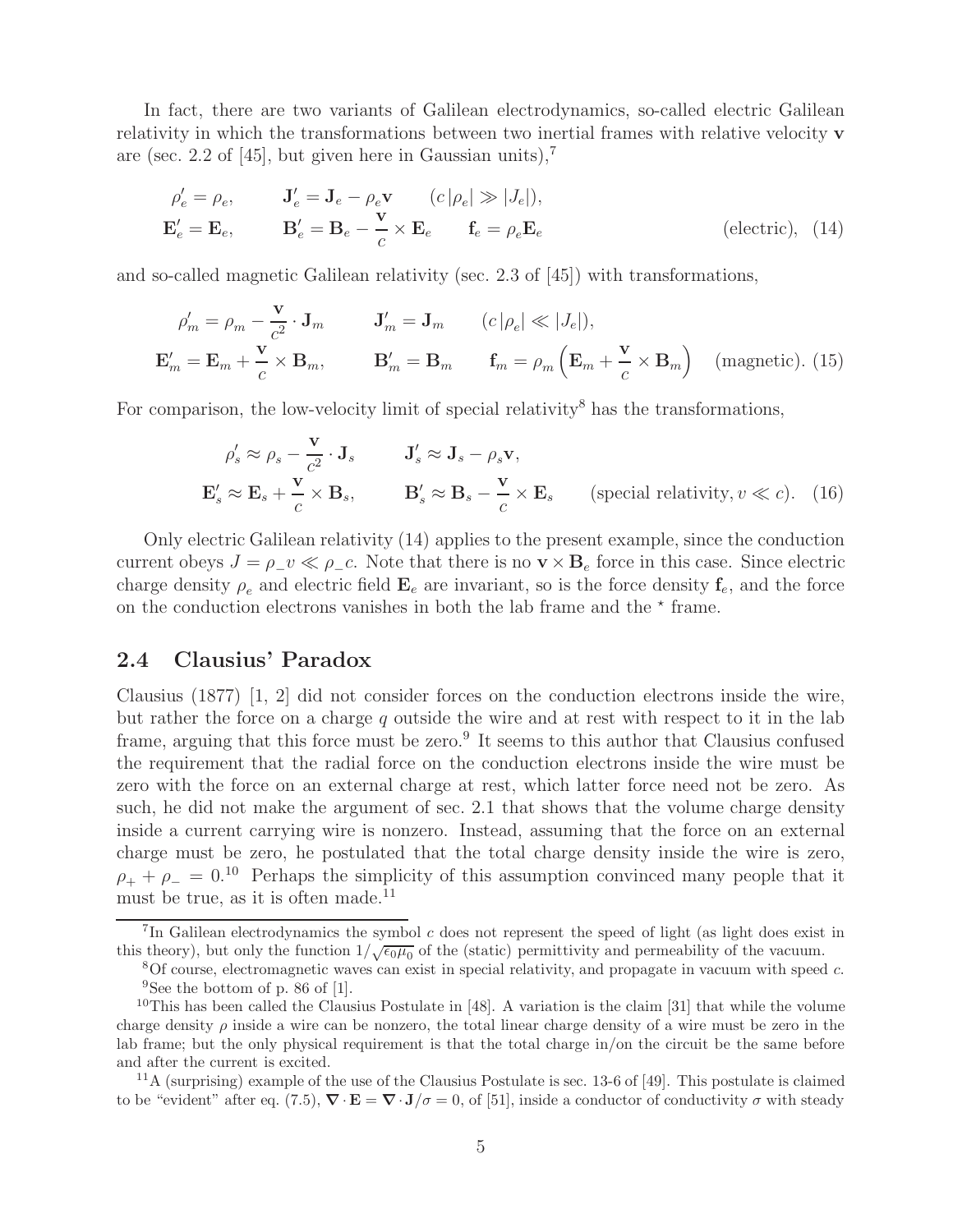Besides having a small nonzero internal charge density, current-carrying resistive wires have a surface charge density [33]. Here, we will follow Clausius (joining his many followers) in ignoring the effect of the surface charge density on the external charge  $q$ .

Then, assuming (electric) Galilean relativity for the transformation of the charge density to the  $*$  frame of the conduction electrons, the total charge density is zero in this frame as well as in the lab frame.

However, the positive charges are in motion in the  $\star$  frame, and generate a magnetic field of the same strength as the field of the moving electrons in the lab frame,  $B^* = B$ .<sup>12</sup>

So, if we believe that there exists a  $\mathbf{v} \times \mathbf{B}$  force on charge q in the  $\star$  frame, the wire exerts a nonzero force on this charge in this frame, but the force is zero in the lab frame. This is Clausius' paradox.<sup>13</sup>

It did not occur to anyone prior to 1973 that electric Galilean relativity [45], eq. (14), has no  $\mathbf{v} \times \mathbf{B}$  force, which avoids the paradox from one perspective.

Budde (1880) [54, 55] surmised that the charge densities are not the same in the  $\star$  frame and the lab frame, and that the wire has a "compensation charge" in that frame sufficient to bring the Lorentz force to zero. This suggestion is a precursor of the argument of special relativity (given in sec. 13-6 of [49] for the assumption that  $\rho_+ + \rho_- = 0$  in the lab frame), as acknowledged by Lorentz on p. 1242 of [56]. However, we argue that there is actually a small nonzero electromagnetic force (of order  $v^2/c^2$ ) on the external charge in both the lab frame and in the  $\star$  frame, related according to special relativity.<sup>14</sup>

The ingredients of Clausius' paradox were mostly in place in 1865 in Maxwell's *Dynamical Theory of the Electromagnetic Field* [60]: the Biot-Savart force density,  $\mathbf{f} = \rho \mathbf{E} + \mathbf{J}/c \times \mathbf{B}$ , and the time-independent electromagnetic equations,  $\nabla \cdot \mathbf{E} = 4\pi \rho$ ,  $\nabla \times \mathbf{E} = 0$ ,  $\nabla \cdot \mathbf{B} = 0$ , and  $\nabla \times \mathbf{B} = 4\pi \mathbf{J}/c$ . These have the implication that "static" electricity and magnetism involving currents with charge motion at velocity **v** include effects of order  $v^2/c^2$  in the lab frame,  $15$  and that a consistent view of these effects in a moving frame (such as the rest frame of the moving charges) requires special relativity rather than Galilean relativity. Yet, it took 40 years for these consequences to be appreciated fully.

It is now sometimes said that electricity plus special relativity imply magnetism, but a more historical view is that (static) electricity plus magnetism implies special relativity.

current density **J**. However, the magnetic field inside the conductor should be included in the generalized Ohm's law (due to Hall (1879) [42]),  $\mathbf{J} = \sigma(\mathbf{E} + \mathbf{v}/c \times \mathbf{B})$ , such that  $0 = \nabla \cdot \mathbf{J}/\sigma = \nabla \cdot \mathbf{E} - \mathbf{v} \cdot \nabla \times \mathbf{B}$ . Then, the charge density is related by  $\rho = \mathbf{v} \cdot \mathbf{J}/c^2 = \rho_{\perp} v^2/c^2$  as found in eq. (6).

The Clausius postulate was also assumed in sec. 5.9 of [50].

 $12$ This is consistent with the field transformations listed in eq. (14).

<sup>&</sup>lt;sup>13</sup>This paradox was actually posed by Fröhlich  $[3, 4]$ , in the context of the debate between Clausius and Weber as to whether electrical currents involve motion of both positive and negative charges (Weber [52]), or charges of only one sign (Clausius [1]). For an extensive discussion of the themes of this note, including the Clausius-Weber debate, see [53].

 $14$ In practice, the necessary surface charges on the current-carrying wire also exert a small force on the external charge, so it is not easy to distinguish the two components of the force in experiments [57, 58, 59].

<sup>15</sup>Discussion of electricity and magnetism in the early 1800's was decoupled from the issue of whether the surface of the Earth was a rest frame for the æther that supported propagation of light.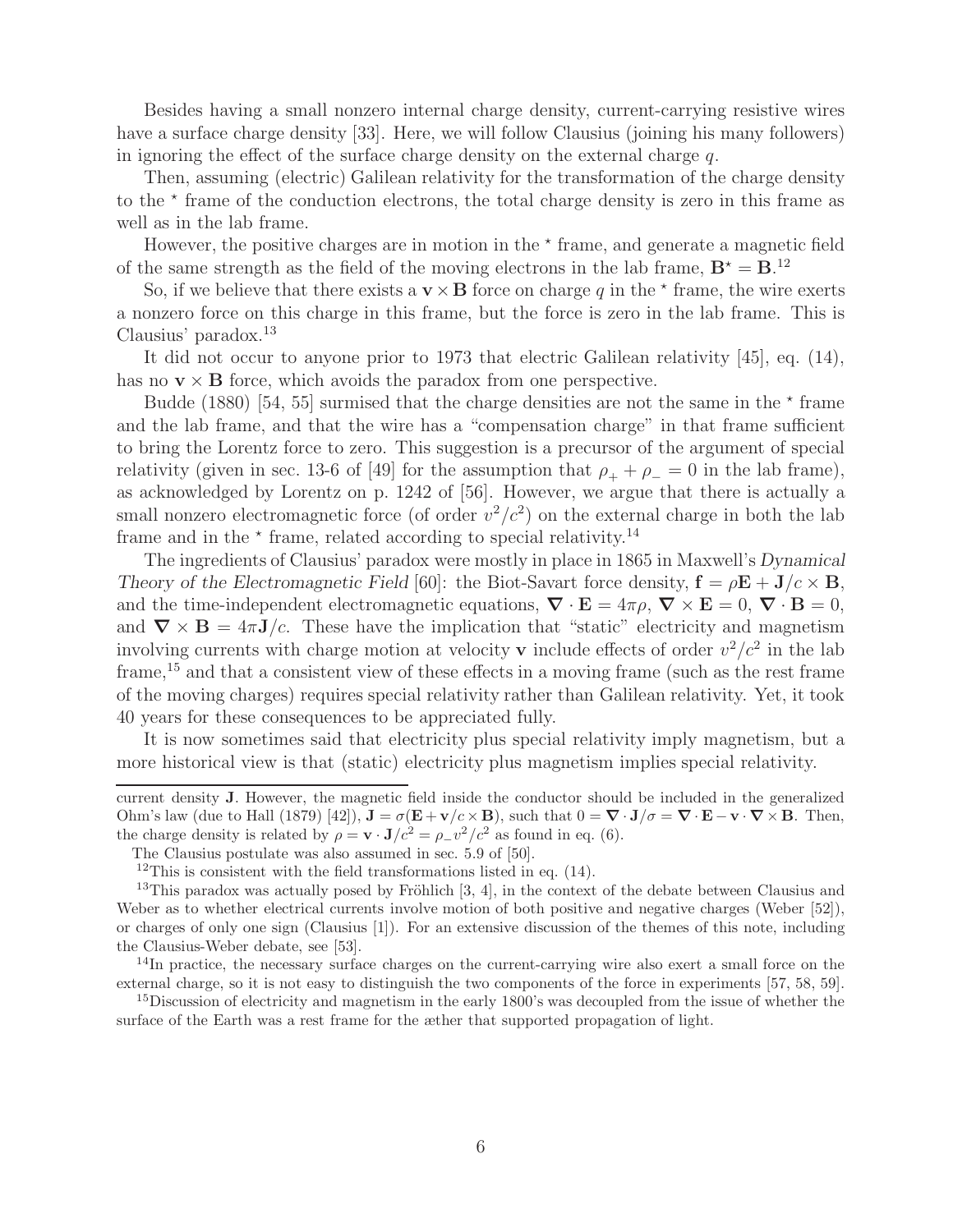### **2.5 Circular Loop of Current**

The preceding discussion has tacitly assumed that any curvature of the wire can be ignored. For conduction electrons at radius  $r$  from the center of a circular loop of wire, the radial electromagnetic force must not be zero, as assumed above, but rather  $mv^2/r$ , where m is the (relativistic) mass of the electron, with this force pointing towards the center of the loop. Some azimuthal asymmetry in the current density and/or in the surface charge density is needed to provide this centripetal force.

## **A Appendix: Currents of Both Signs**

The preceding discussion has tacitly assumed that electrical current in resistive conductors consists of the flow of only one sign of charged particles, namely, electrons. This was not clear until Hall's work in 1879 [42], and Weber's electrodynamics [53] assumed that the current consisted of flow of charges of both signs.<sup>16</sup>

Assuming the charge inside the wire consists of only two species with charge densities  $\rho_{+}(r)$  and  $\rho_{-}(r)$  inside the wire with z-velocities  $v_{+}$  and  $v_{-}$  independent of radius r, the radial electric field inside the wire is still given by eq. (2) while the azimuthal magnetic field is now,

$$
B_{\phi}(r) = \frac{4\pi}{cr} \int_0^r r'[v_+\rho_+(r') + v_-\rho_-(r')] \, dr'.
$$
 (17)

The radial component of the Lorentz force density on the negative charges is,

$$
f_{-,r} = \frac{4\pi\rho_{-}(r)}{r} \int_0^r r' \left[ \rho_{+}(r') + \rho_{-}(r') - \frac{v_{-}v_{+}\rho_{+}(r')}{c^2} - \frac{v_{-}^2\rho_{-}(r')}{c^2} \right] dr', \tag{18}
$$

and that on the positive charges is,

$$
f_{+,r} = \frac{4\pi\rho_+(r)}{r} \int_0^r r' \left[ \rho_+(r') + \rho_-(r') - \frac{v_+^2\rho_+(r')}{c^2} - \frac{v_+v_-\rho_-(r')}{c^2} \right] dr'. \tag{19}
$$

For steady axial motion both radial forces must separately vanish at all  $r$  inside the wire, which implies that,

$$
\rho_+(1-v_+v_-/c^2) = -\rho_-(1-v_-^2/c^2), \qquad \rho_+(1-v_+^2/c^2) = -\rho_-(1-v_+v_-/c^2), \tag{20}
$$

$$
(1 - v_{+}v_{-}/c^{2})^{2} = (1 - v_{-}^{2}/c^{2})(1 - v_{+}^{2}/c^{2}),
$$
\n(21)

$$
v_+^2 - 2v_+v_- + v_-^2 = 0,\t\t(22)
$$

$$
v_{+} = v_{-}, \tag{23}
$$

 $16$ There was a long tradition of the assumption of currents of both signs, including Oersted [61], Ampère [62] and Fechner [63]. Clausius (1877) [1] was perhaps the first to go against this trend.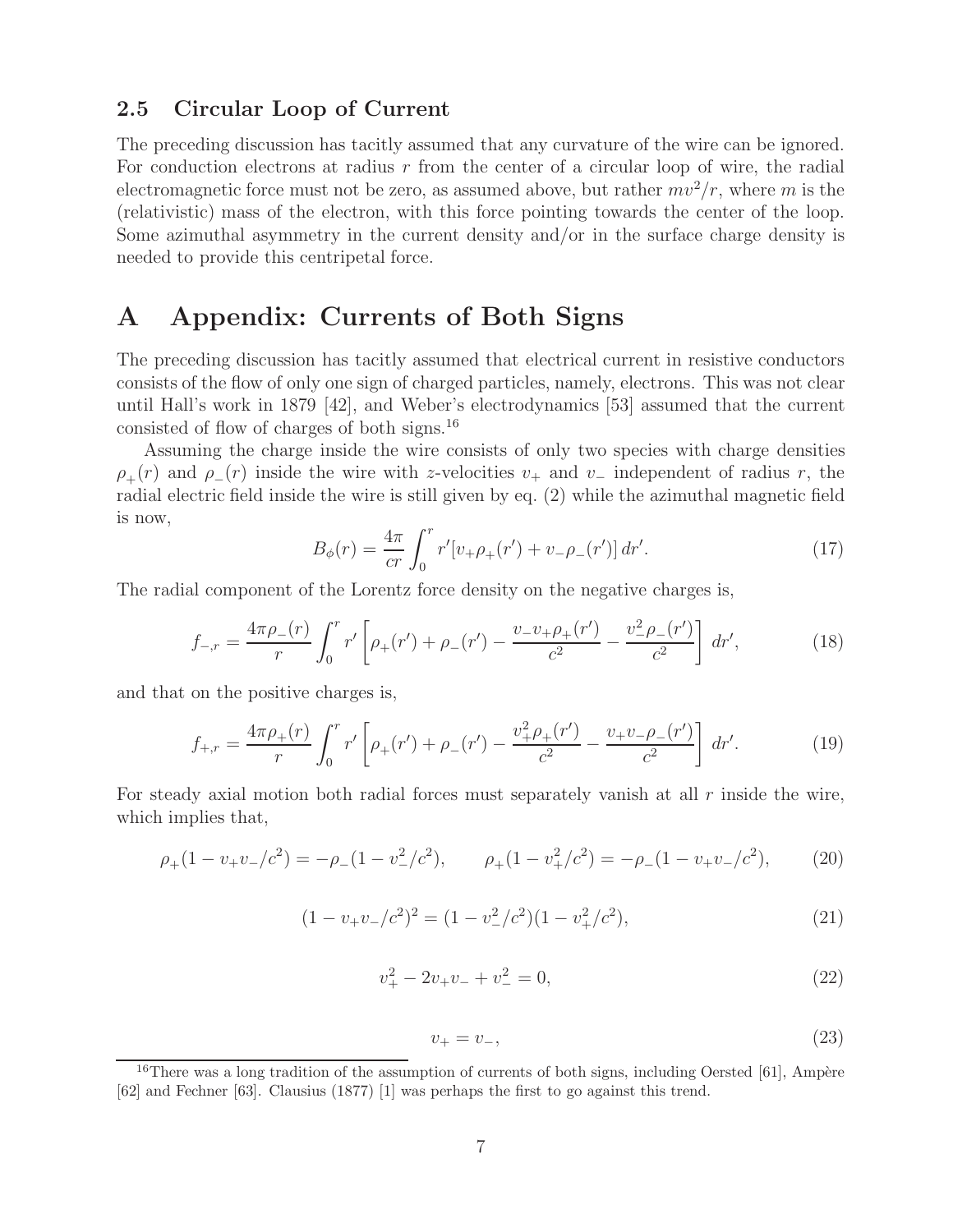and then eq. (20) tells us that,

$$
\rho_- = -\rho_+, \qquad \rho = \rho_+ + \rho_- = 0, \qquad J_z = \rho_+ v_+ + \rho_- v_- = 0. \tag{24}
$$

Thus, it appears that a model of steady electrical current as involving flow of two species of charged particles (both of which are in motion) is inconsistent, if the only radial force on the currents is electromagnetic.<sup>17,18</sup>

### **B Appendix: Square Current Loop**

*This Appendix added Oct. 22, 2020, based on a comment by G. D'Abramo.*

We discuss how charge conservation applies to a square loop of electric current, as viewed in both its rest frame and in a frame where the loop has velocity **v** parallel to two of its side. We neglect the surface charge on the wire.

Suppose that in the rest frame of the loop each of its four sides (of rest length  $L$ ) has positive lattice charge  $q_{+}$ . Then if the speed of the conduction electrons in the rest frame is u, the total charge of the conduction electrons in each of the four sides is (in the rest frame of the loop),

$$
q_{-} = -q_{+}(1 - u^{2}/c^{2}), \qquad (25)
$$

recalling eq. (5).

In any inertial frame, the positive charge observed on each of the four sides of the loop (which does not appear to be square in general) is  $q_{+}$ . And in any inertial frame the total negative charge on all four sides of the loop is 4q−. However, the negative charge on a particular side of the loop is not, in general,  $q_-\$ .

We illustrate this for observations of the charge on the sides of the loop at time  $t'=0$  in the ' frame where the loop has velocity  $\mathbf{v} = v \hat{\mathbf{x}}$ . The loop has its corners at  $(x, y) = (0, 0)$ ,  $(0, L)$ ,  $(L, 0)$  and  $(L, L)$  in its rest frame. We also suppose that the velocity of the conduction electrons in the side from  $(0, 0)$  to  $(0, L)$  is  $\mathbf{u} = u \hat{\mathbf{x}}$ .

The coordinates of points in the ' frame are related to those in the rest frame of the loop by the Lorentz transformations,

$$
x' = \gamma(x - vt),
$$
  $y' = y,$   $t' = \gamma \left( t - \frac{vx}{c^2} \right),$   $\gamma = \frac{1}{\sqrt{1 - v^2/c^2}}.$  (26)

Then, at  $t'=0$ , points with  $x=L$  correspond to,

$$
t = \frac{vL}{c^2}, \qquad x' = \gamma \left( L - \frac{v^2}{c^2} L \right) = \frac{L}{\gamma}, \qquad (27)
$$

<sup>&</sup>lt;sup>17</sup>We could also regard the symbols + and  $-$  to represent two flows of the same sign of charge with different charge densities and speeds, and conclude that this is not possible.

<sup>&</sup>lt;sup>18</sup>If  $\rho = -\rho_+$  and  $v = -v_+$ , then  $f_{-,r} = f_{+,r} < 0$ . So, if the moving charges behave like fluids that can support a pressure with a radial gradient that generates an outward force on the fluid currents, the two-species model can be consistent.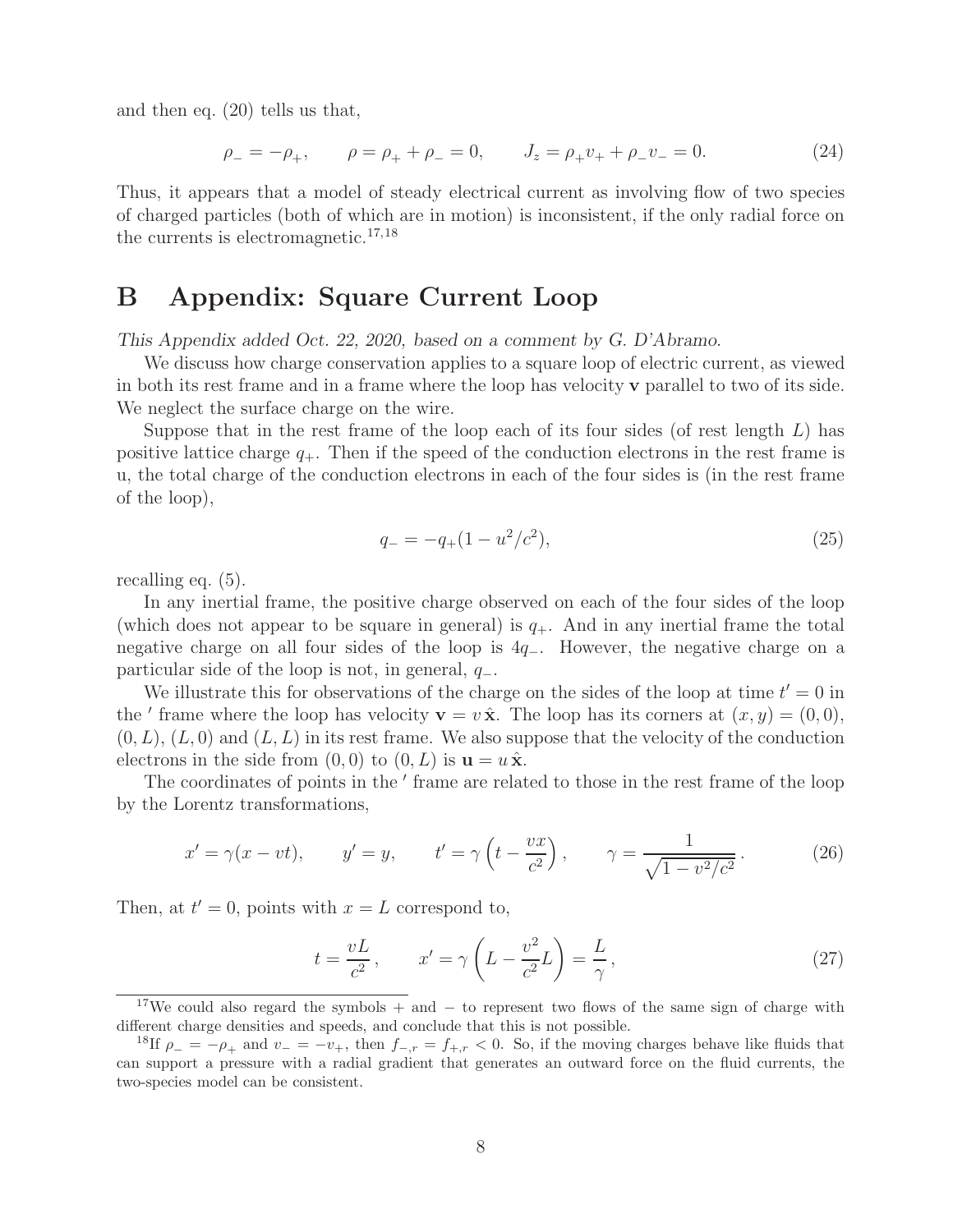and in the  $'$  frame the sides parallel to the x-axis (and to  $\bf{v}$ ) appear to be Lorentz contracted (with lenght  $L/\gamma$ , while the sides perpendicular to **v** appear to have the uncontracted length L.

Since all points on each of the sides perpendicular to **v** at time  $t' = 0$  correspond to a single time in the rest frame, these side are observed in the ' frame to have the same negative charge as in the rest frame at a fixed time,

$$
q' = q_-
$$
 [sides from  $(x, y) = (0, 0)$  to  $(0, L)$  and  $(L, 0)$  to  $(L, L)$ ]. (28)

However, at time  $t' = 0$  different points on the sides parallel to **v** correspond to different times in the rest frame, so the negative (moving) charge in these sides is different from  $q-$ .

In particular, the point  $(x, y) = (0, 0)$  corresponds to  $(x', y') = (0, 0)$  when  $t' = 0$ , so an electron at this point at time  $t = 0$  is also the electron at the point  $(x', y') = (0, 0)$  at time  $t'=0$ . However, the point  $(x,y)=(L,0)$  corresponds to  $(x',y')=(L/\gamma,0)$  and time  $t = vL/c^2$  when  $t' = 0$ . Thus, the moving, negative charge at this point at time  $t' = 0$  was at  $x = L - ut = L(1 - uv/c^2)$  in the rest frame at time  $t = 0$ , recalling that the velocity of the charge in the side from  $(0, 0)$  to  $(L, 0)$  is  $u\hat{\mathbf{x}}$  in the rest frame. Hence, the charge observed in the ' frame at  $t'=0$  in this side is only,

$$
q' = q_{-}\left(1 - \frac{uv}{c^2}\right) \qquad \text{[side from } (x, y) = (0, 0) \text{ to } (L, 0)]. \tag{29}
$$

In contrast, the velocity of the charge in the side from  $(0, L)$  to  $(L, L)$  is  $-u\hat{\mathbf{x}}$  in the rest frame, so the charge at the point  $(x', y') = (L/\gamma, L)$  at  $t' = 0$  was at  $(x, y) = (L, L - uvL/c^2)$ at time  $t = 0$ , and the charge observed in the  $'$  frame in this side is greater than that in the rest frame,

$$
q' = q_{-}\left(1 + \frac{uv}{c^2}\right)
$$
 [side from  $(x, y) = (0, L)$  to  $(L, L)$ ]. (30)

The total negative charge observed in the  $'$  frame at time  $t'=0$  is,

$$
q'_{\text{–total}} = 4q_{\text{–}},\tag{31}
$$

consistent with conservation of total negative charge.

We recognize this example as showing how a current loop/magnetic dipole appears to have an electric dipole moment in a frame where the magnetic dipole is in motion. This was first discussed by Lorentz in 1910 [56].<sup>19</sup>

In detail, we note that the electric current in the lab frame is  $I = q_{-}u/L$ , and the lab-frame magnetic moment of the current loop is,

$$
\mathbf{m} = \frac{I\mathbf{A}}{c} = \frac{IL^2}{c}\hat{\mathbf{z}}.\tag{32}
$$

<sup>&</sup>lt;sup>19</sup>That a moving current leads to an apparent charge separation was noted in  $[54]$  (1880). Considerations of the "motional" electric dipole,  $\mathbf{p} \approx \mathbf{v}/c \times \mathbf{m}_0$  when  $\mathbf{p}_0 = 0$ , due the motion of a magnetic dipole appears, in eq. (17) of [64]. See also eq. (13) of [65], which was inspired by Art. 600 of [66]. This effect was also discussed by Frenkel [67, 68] following the prediction by Uhlenbeck and Goudsmit [69] that an electron has an intrinsic magnetic moment. For additional comments by the author, see [70].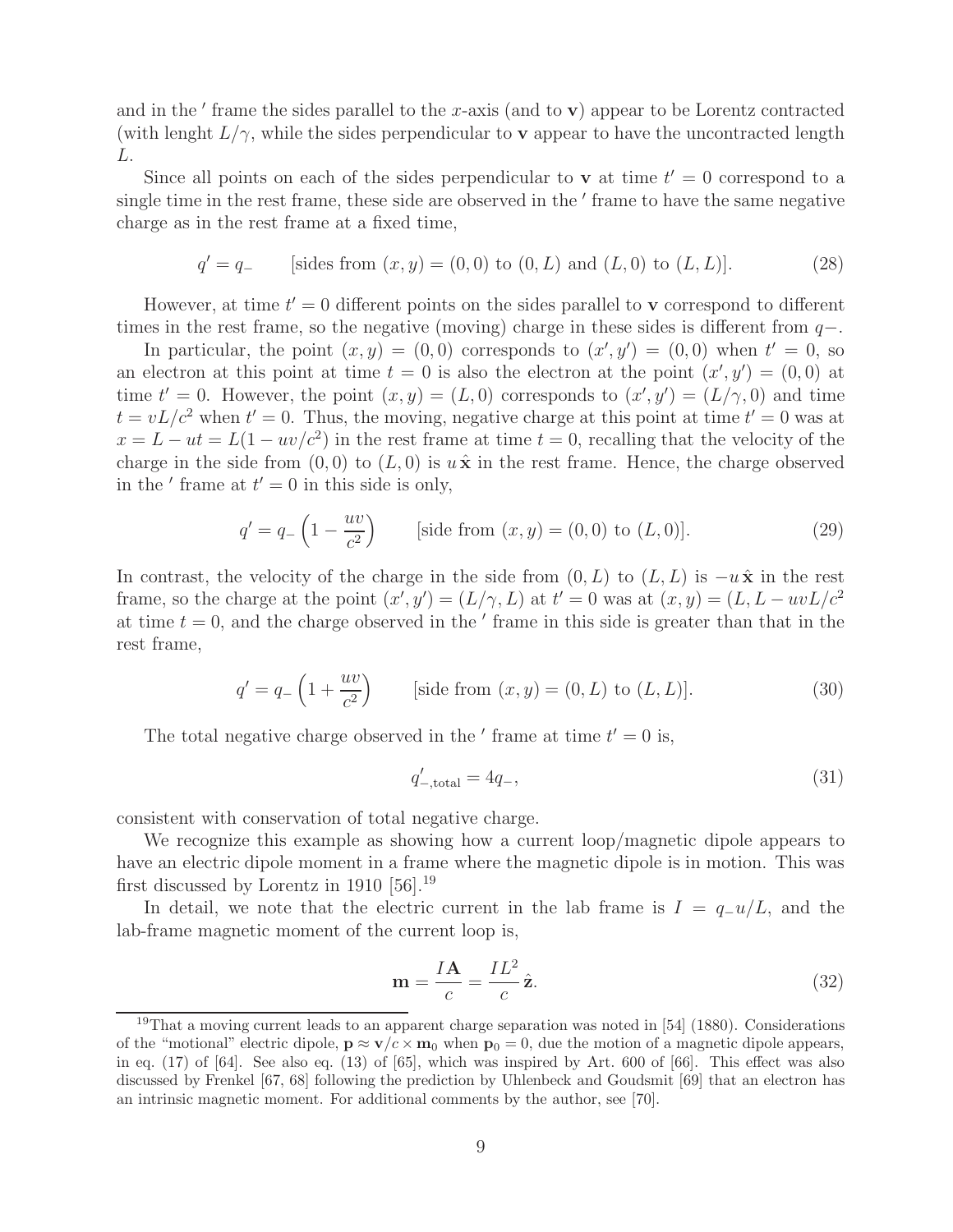In the ' frame the electric dipole moment of the loop appears to be,

$$
\mathbf{p}' = \frac{q'uvL}{c^2}\hat{\mathbf{y}} = \frac{IL^2v}{c^2}\hat{\mathbf{y}} = \frac{mv}{c}\hat{\mathbf{y}} = \mathbf{m} \times \frac{\mathbf{v}}{c},\tag{33}
$$

for  $\mathbf{v} = v \hat{\mathbf{x}}$ .

## **References**

- [1] R. Clausius, *Ueber die Ableitung eines neuen elektrodynamischen Grundgesetzes*, J. Math. **82**, 85 (1877), http://kirkmcd.princeton.edu/examples/EM/clausius\_jram\_82\_85\_77.pdf
- [2] R. Clausius, *Ueber die Behandlung der zwischen linearen Strömen und Leitern stattfindenden ponderomotorischen und electromotorischen Kr¨afte nach dem electrodynamischen Grundgesetze*, Ann. d. Phys. **1**, 14 (1877), http://kirkmcd.princeton.edu/examples/EM/clausius\_ap\_1\_14\_77.pdf
- [3] J. Fröhlich, *Bemerkungen zu den electrodynamishchen Grundgesetzen von Clausius*, *Riemamn und Weber*, Ann. d. Phys. **9**, 261 (1880), http://kirkmcd.princeton.edu/examples/EM/frohlich\_ap\_9\_261\_80.pdf
- [4] J. Fröhlich, *Clausius Gesetz und die Bewegung der Erde im Raume*, Ann. d. Phys. 12,  $121$   $(1881)$ , http://kirkmcd.princeton.edu/examples/EM/frohlich\_ap\_12\_121\_81.pdf
- [5] J. van Bladel, *Relativistic Theory of Rotating Disks*, Proc. IEEE **61**, 250 (1973), http://kirkmcd.princeton.edu/examples/EM/vanbladel\_pieee\_61\_260\_73.pdf
- [6] P. Lorrain, *Electrostatic charges in* **v** × **B** *fields: the Faraday disk and the rotating sphere*, Eur. J. Phys. **33**, 179 (2012), http://kirkmcd.princeton.edu/examples/EM/lorrain\_ejp\_11\_94\_90.pdf
- [7] E. Bringuier, *Electrodynamics of moving conductors in magnetic fields: off the beaten track with Paul Lorrain*, Eur. J. Phys. **33**, 179 (2012), http://kirkmcd.princeton.edu/examples/EM/bringuier\_ejp\_33\_179\_12.pdf
- [8] A. Sommerfeld, *Ueber die Fortpflanzung elektrodynamischer Wellen längs eines Drahtes*, Ann. d. Phys. **88**, 233 (1899), http://kirkmcd.princeton.edu/examples/EM/sommerfeld\_apc\_67\_233\_99.pdf
- [9] G. Mie, *Ein Beispiel f¨ur Poyntings Theorem*, Z. Phys. Chemie **34**, 522 (1900), http://kirkmcd.princeton.edu/examples/EM/mie\_zpc\_34\_522\_00.pdf
- [10] W.S. Franklin, *Poynting's Theorem and the Distribution of Electric Field inside and outside of a Conductor Carrying Electric Current*, Phys. Rev. **13**, 165 (1901), http://kirkmcd.princeton.edu/examples/EM/franklin\_pr\_13\_165\_01.pdf
- [11] A. Marcus, *The Electric Field Associated with a Steady Current in a Long Cylindrical Conductor*, Am. J. Phys. **9**, 225 (1941), http://kirkmcd.princeton.edu/examples/EM/marcus\_ajp\_9\_225\_41.pdf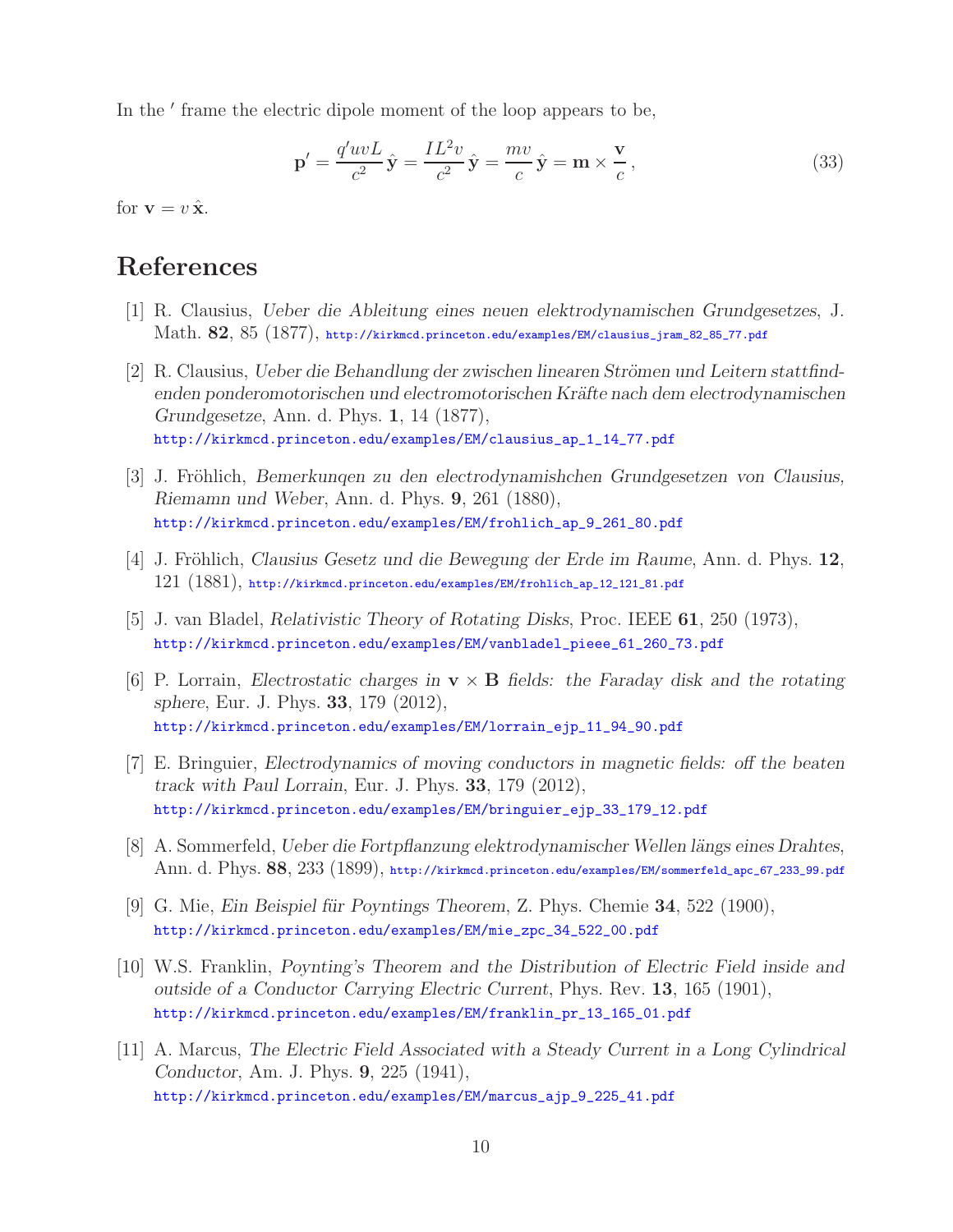- [12] A. Sommerfeld, *Electrodynamics* (Academic Press, New York, 1952), sec. 17, http://kirkmcd.princeton.edu/examples/EM/sommerfeld\_em\_52\_sec17.pdf
- [13] O. Jefimenko, *Demonstration of the Electric Fields of Current-Carrying Conductors*, Am. J. Phys. **30**, 19 (1962), http://kirkmcd.princeton.edu/examples/EM/jefimenko\_ajp\_30\_19\_62.pdf
- [14] W.G.V. Rosser, *What Makes an Electric Current "Flow"*, Am. J. Phys. **31**, 884 (1963), http://kirkmcd.princeton.edu/examples/EM/rosser\_ajp\_31\_884\_63.pdf
- [15] B.R. Russell, *Surface Charges on Conductors Carrying Steady Currents*, Am. J. Phys. **36**, 527 (1968), http://kirkmcd.princeton.edu/examples/EM/russell\_ajp\_36\_527\_68.pdf
- [16] M.A. Matzek and B.R. Russell, *On the Transverse Electric Field within a Conductor Carrying a Steady Current*, Am. J. Phys. **36**, 905 (1968), http://kirkmcd.princeton.edu/examples/EM/matzek\_ajp\_36\_905\_68.pdf
- [17] T.N. Sarachman, *The Electric Field Outside a Long Straight Wire Carrying a Steady Current*, Am. J. Phys. **37**, 748 (1969), http://kirkmcd.princeton.edu/examples/EM/sarachman\_ajp\_37\_748\_69.pdf
- [18] W.G.V. Rosser, *Magnitudes of Surface Charge Distributions Associated with Electric Current Flow*, Am. J. Phys. **38**, 265 (1970), http://kirkmcd.princeton.edu/examples/EM/rosser\_ajp\_38\_265\_70.pdf
- [19] S. Parker, *Electrostatics and Current Flow*, Am. J. Phys. **38**, 720 (1970), http://kirkmcd.princeton.edu/examples/EM/parker\_ajp\_38\_720\_70.pdf
- [20] M. Heald, *Electric fields and charges in elementary circuits*, Am. J. Phys. **52**, 522 (1984), http://kirkmcd.princeton.edu/examples/EM/heald\_ajp\_52\_522\_84.pdf
- [21] C.A. Coombes and H. Laue, *Electric fields and charges distributions associated with steady currents*, Am. J. Phys. **49**, 450 (1981), http://kirkmcd.princeton.edu/examples/EM/coombes\_ajp\_49\_450\_81.pdf
- [22] R.N. Varney and L.N. Fisher, *Electric fields associated with stationary currents*, Am. J. Phys. **52**, 1097 (1984), http://kirkmcd.princeton.edu/examples/EM/varney\_ajp\_52\_1097\_84.pdf
- [23] W.R. Moreau *et al.*, *Charge density in circuits*, Am. J. Phys. **53**, 552 (1985), http://kirkmcd.princeton.edu/examples/EM/moreau\_ajp\_53\_552\_85.pdf
- [24] P.C. Peters, *In what frame is a current-carrying conductor neutral?* Am. J. Phys. **53**, 1165 (1985), http://kirkmcd.princeton.edu/examples/EM/peters\_ajp\_53\_1165\_85.pdf
- [25] H.S. Zapolsky, *On electric fields produced by steady currents*, Am. J. Phys. **56**, 1137 (1988), http://kirkmcd.princeton.edu/examples/EM/zapolsky\_ajp\_56\_1137\_88.pdf
- [26] W.R. Moreau *et al.*, *Charge distributions on DC circuits and Kirchhoff's laws*, Eur. J. Phys. **10**, 286 (1989), http://kirkmcd.princeton.edu/examples/EM/moreau\_ejp\_10\_286\_89.pdf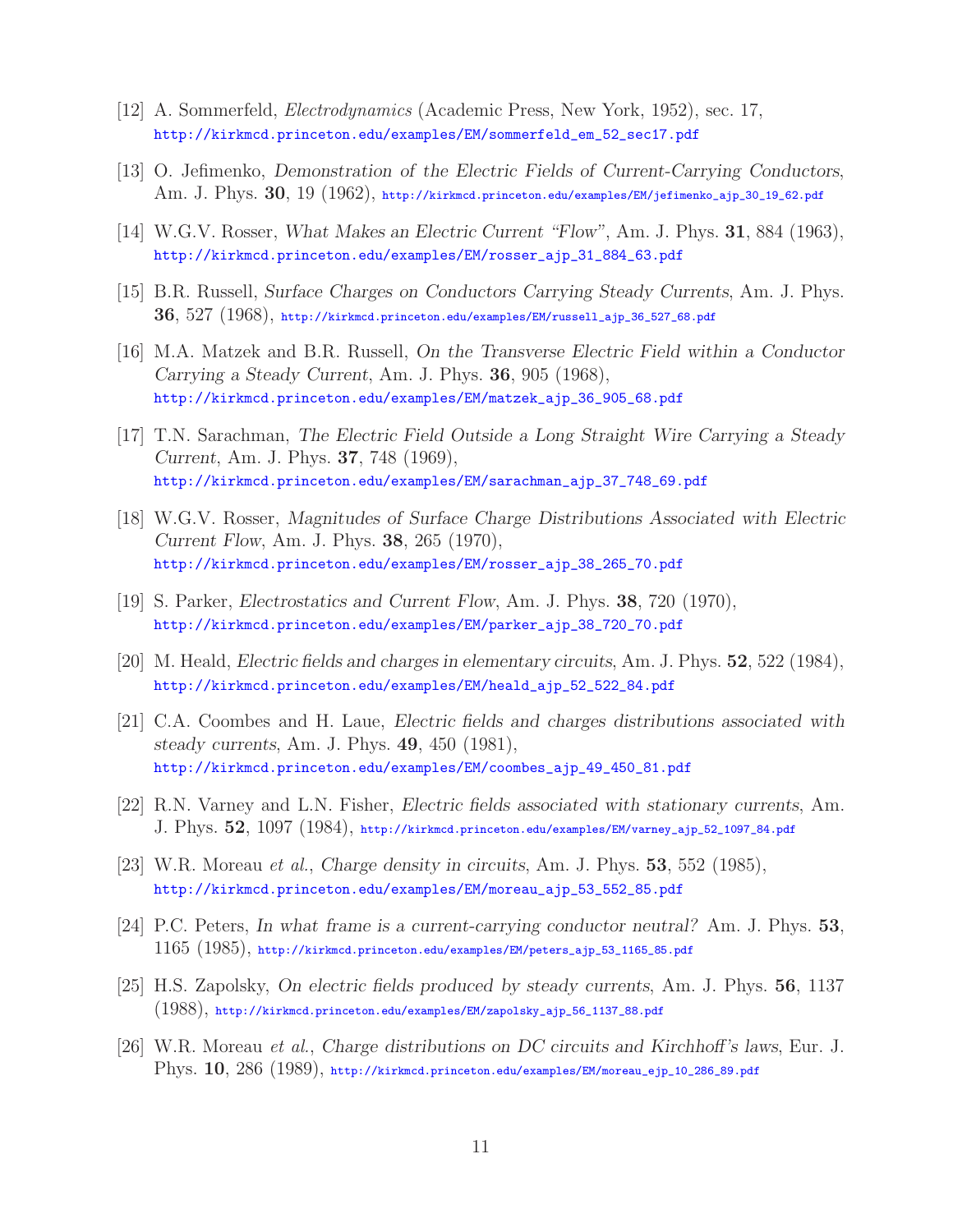- [27] T. Ivezić, *The "Relativistic" Electric Fields Arising from Steady Conduction Currents*, Phys. Lett. A **144**, 427 (1990), http://kirkmcd.princeton.edu/examples/EM/ivezic\_pl\_144a\_427\_90.pdf
- [28] T. Ivezić, *Electrics fields from steady currents and unexplained electromagnetic experiments*, Phys. Rev. A **44**, 2682 (1991), http://kirkmcd.princeton.edu/examples/EM/ivezic\_pra\_44\_2682\_91.pdf
- [29] J.M. Aguirregabiria *et al.*, *An example of surface charge distribution or conductors carrying steady currents*, Am. J. Phys. **60**, 138 (1992), http://kirkmcd.princeton.edu/examples/EM/aguirregabiria\_ajp\_60\_138\_92.pdf
- [30] A.K. Singal, *On the charge invariance and relativistic electric fields from a steady conduction current*, Phys. Lett. A **162**, 91 (1992), http://kirkmcd.princeton.edu/examples/EM/singal\_pl\_a162\_91\_92.pdf
- [31] D.C. Gabuzda, *The charge densities in a current-carrying wire*, Am. J. Phys. **61**, 360 (1993), http://kirkmcd.princeton.edu/examples/EM/gabuzda\_ajp\_61\_360\_93.pdf
- [32] A.K. Singal, *The charge neutrality of a conductor carrying a steady current*, Phys. Lett. A **175**, 261 (1993), http://kirkmcd.princeton.edu/examples/EM/singal\_pl\_a175\_261\_93.pdf
- [33] J.D. Jackson, *Surface charges on circuit wires and resistors play three roles*, Am. J. Phys. **64**, 855 (1996), http://kirkmcd.princeton.edu/examples/EM/jackson\_ajp\_64\_855\_96.pdf
- [34] J.M. Aguirregabiria *et al.*, *Surface charges and energy flow in a ring rotating in a magnetic field*, Am. J. Phys. **64**, 892 (1996), http://kirkmcd.princeton.edu/examples/EM/aguirregabiria\_ajp\_64\_892\_96.pdf
- [35] J.A. Hernandes and A.K.T. Assis, *The potential, electric field and surface charges for a resistive long straight strip carrying a steady current*, Am. J. Phys. **71**, 938 (2003), http://kirkmcd.princeton.edu/examples/EM/hernandes\_ajp\_71\_938\_03.pdf
- [36] K.T. McDonald, *"Hidden" Momentum in a Coaxial Cable* (Mar. 28, 2002), http://kirkmcd.princeton.edu/examples/hidden.pdf
- [37] M.K. Harbola, *Energy flow from a battery to other circuit elements: Role of surface charges*, Am. J. Phys. **78**, 1203 (2010), http://kirkmcd.princeton.edu/examples/EM/harbola\_ajp\_78\_1203\_10.pdf
- [38] M.H. Brill, D. Dameron and T.E. Phipps, Jr, *A misapprehension concerning electric current neutrality*, Phys. Essays **24**, 325 (2011), http://kirkmcd.princeton.edu/examples/EM/brill\_pe\_24\_325\_11.pdf
- [39] D.V. Redžić, *Charges and fields in a current-carrying wire*, Eur. J. Phys. **33**, 512 (2012), http://kirkmcd.princeton.edu/examples/EM/redzic\_ejp\_33\_513\_12.pdf
- [40] R. Folman, *On the possibility of a relativistic correction to the* **E** *and* **B** *fields around a current-carrying wire*, J. Phys. Conf. Ser. **437**, 012013 (2013), http://kirkmcd.princeton.edu/examples/EM/folman\_jpcs\_437\_012013\_13.pdf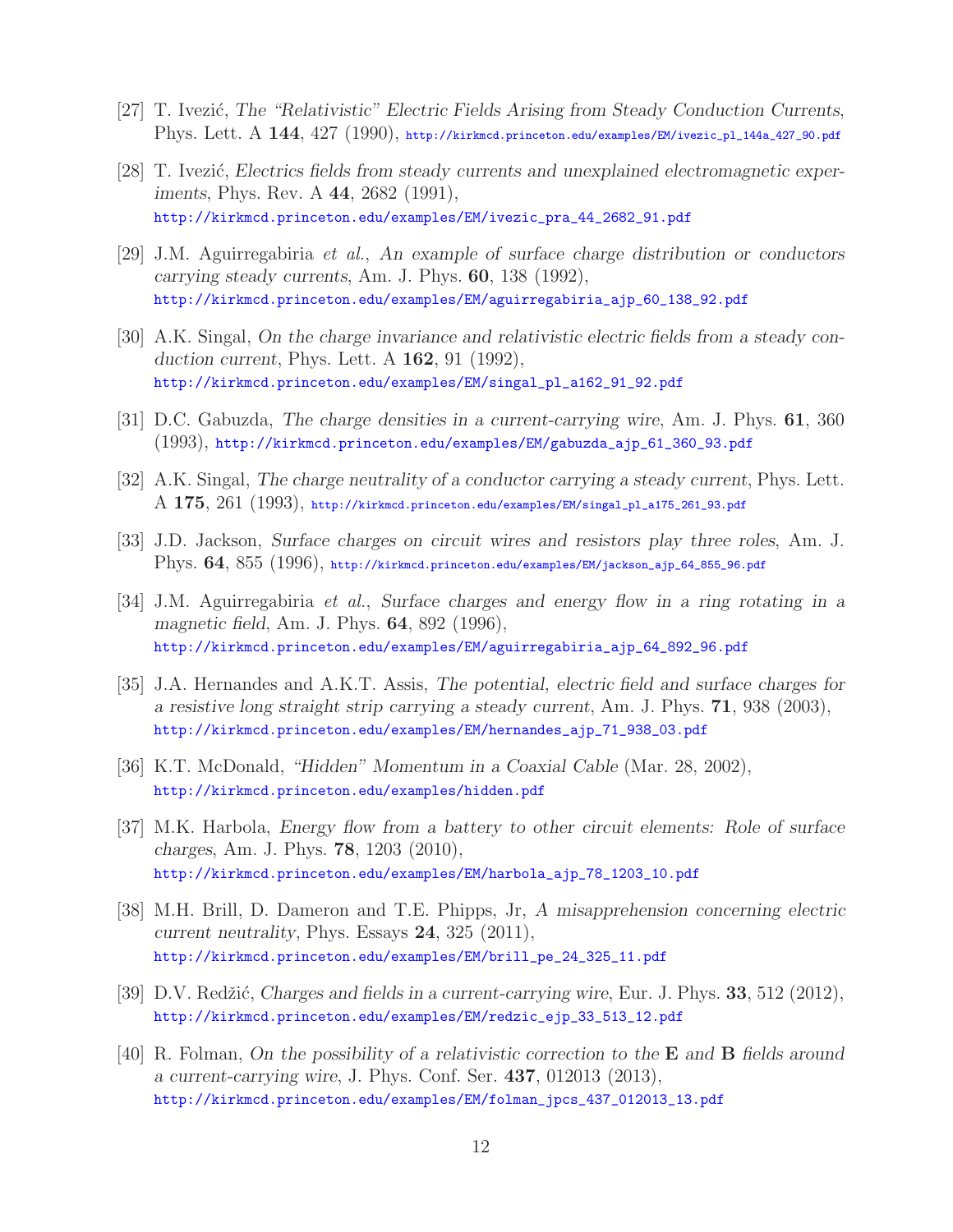- [41] G. D'Abramo, *A note on Purcell's basic explanation of magnetic forces*, Eur. J. Phys. **41**, 025203 (2020), http://kirkmcd.princeton.edu/examples/EM/dabramo\_ejp\_41\_025203\_20.pdf
- [42] E.H. Hall, *On a New Action of the Magnet on Electric Currents*, Am. J. Math. **2**, 287 (1879), http://kirkmcd.princeton.edu/examples/EM/hall\_ajm\_2\_287\_79.pdf
- [43] H.A. Rowland, *On the Magnetic Effect of Electric Convection*, Am. J. Sci. **15**, 30 (1878), http://kirkmcd.princeton.edu/examples/EM/rowland\_ajs\_15\_30\_78.pdf
- [44] H.A. Rowland and C.T. Hutchinson, *On the Electromagnetic Effect of Convection-Currents*, Phil. Mag. **27**, 445 (1889), http://kirkmcd.princeton.edu/examples/EM/rowland\_pm\_27\_445\_89.pdf
- [45] M. LeBellac and J.-M. Levy-L´eblond, *Galilean Electromagnetism*, Nuovo Cim. **14B**, 217 (1973), http://kirkmcd.princeton.edu/examples/EM/lebellac\_nc\_14b\_217\_73.pdf
- [46] A. Einstein, *Zur Elektrodynamik bewegter K¨orper*, Ann. d. Phys. **17**, 891 (1905), http://kirkmcd.princeton.edu/examples/EM/einstein\_ap\_17\_891\_05.pdf http://kirkmcd.princeton.edu/examples/EM/einstein\_ap\_17\_891\_05\_english.pdf
- [47] D.J. Dunstan, *Derivation of special relativity from Maxwell and Newton*, Proc. Roy. Soc. London A **366**, 1861 (2008), http://kirkmcd.princeton.edu/examples/EM/dunstan\_ptrsla\_366\_1861\_08.pdf
- [48] U. Bartocci and M.M. Capria, *Some remarks on classical electromagnetism and the principle of relativity*, Am. J. Phys. **59**, 1030 (1991), http://kirkmcd.princeton.edu/examples/EM/bartocci\_ajp\_59\_1030\_91.pdf
- [49] R.P. Feynman, R.B. Leighton and M. Sands, *The Feynman Lectures on Physics*, Vol. 2 (Addison-Wesley, 1963), http://www.feynmanlectures.caltech.edu/II\_13.html#Ch13-S6
- [50] E.M. Purcell, *Electricity and Magnetism*, 2nd ed. (McGraw-Hill, 1985), http://kirkmcd.princeton.edu/examples/EM/purcell\_em\_85.pdf
- [51] D.J. Griffiths, *Intrudction to Electrodynamics*, 4<sup>th</sup> ed. (Addison-Wesley, 2012), http://kirkmcd.princeton.edu/examples/EM/griffiths\_em3.pdf
- [52] W. Weber, *Elektrodynamische Maassbestimmungen*, Abh. König. Sächs. Gesell. Wiss. 209 (1846), kirkmcd.princeton.edu/examples/EM/weber\_aksgw\_209\_46.pdf kirkmcd.princeton.edu/examples/EM/weber\_aksgw\_209\_46\_english.pdf
- [53] A.K.T. Assis and J.A. Hernandes, *The Electric Force of a Current* (Apeiron, 2007), http://kirkmcd.princeton.edu/examples/EM/assis\_electric\_force\_07.pdf
- [54] E. Budde, *Das Clausius'sche Gesetz und die Bewegung der Erde im Raume*, Ann. d. Phys. **10**, 553 (1880), http://kirkmcd.princeton.edu/examples/EM/budde\_ap\_10\_553\_80.pdf
- [55] E. Budde, *Mittel zur praktischen Entscheidung zwischen den electrodynamischen Punktgesetzen von Weber, Riemann und Clausius*, Ann. d. Phys. **30**, 100 (1887), http://kirkmcd.princeton.edu/examples/EM/budde\_ap\_30\_100\_87.pdf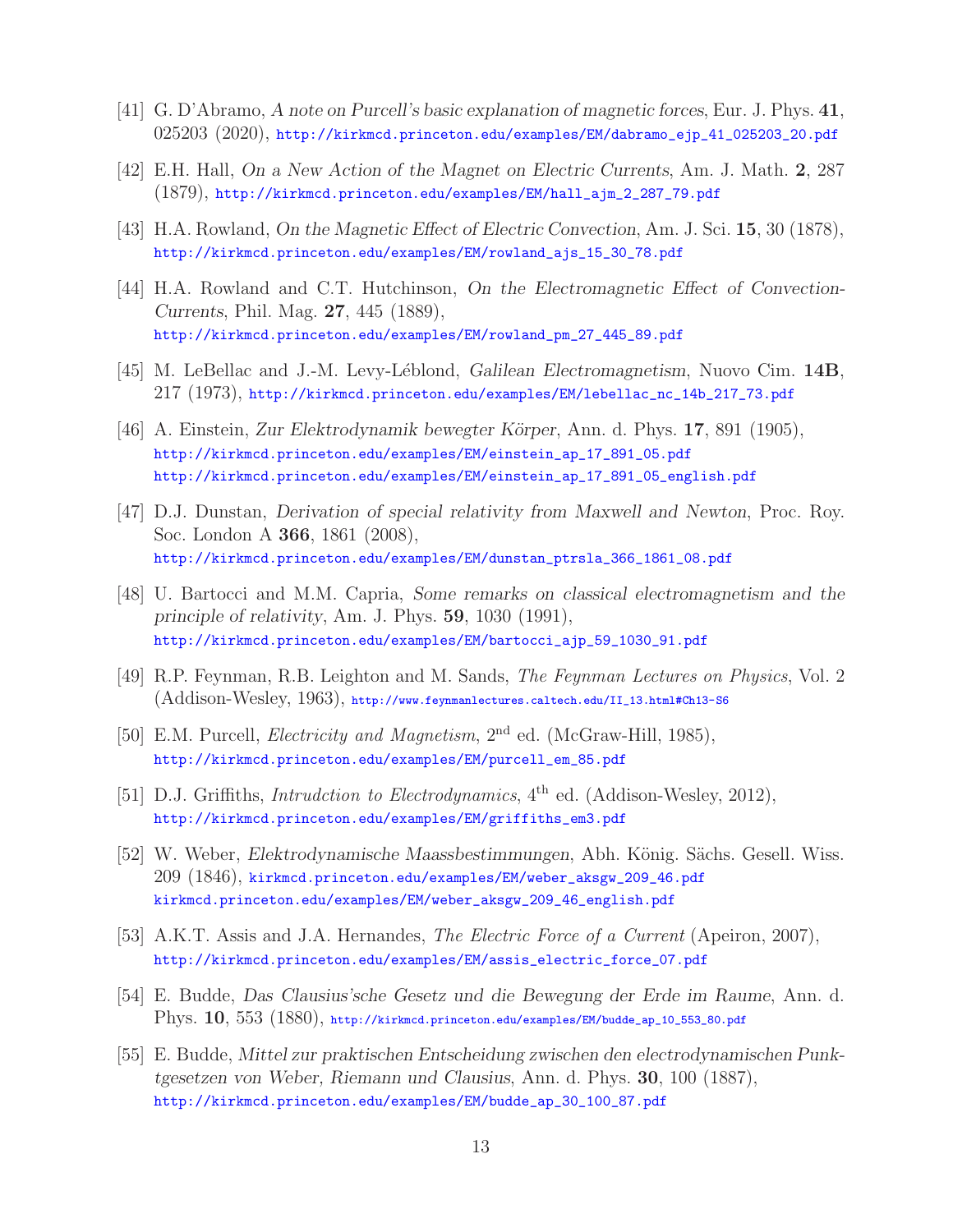- [56] H.A. Lorentz, *Alte und neue Fragen der Physik*, Phys. Z. **11**, 1234 (1910), http://kirkmcd.princeton.edu/examples/EM/lorentz\_pz\_11\_1234\_10.pdf http://kirkmcd.princeton.edu/examples/EM/lorentz\_pz\_11\_1234\_10\_english.pdf
- [57] W.F. Edwards, C.S. Kenyon, and D.K. Lemon, *Continuing investigation into possible electric fields arising from steady conduction currents*, Phys. Rev. D **14**, 922 (1976), http://kirkmcd.princeton.edu/examples/EM/edwards\_prd\_14\_922\_76.pdf
- [58] D.K. Lemon, W.F. Edwards and C.S. Kenyon, *Electric potentials associated with steady conduction currents in superconducting coils*, Phys. Lett. A **162**, 105 (1992), http://kirkmcd.princeton.edu/examples/EM/lemon\_pl\_a162\_105\_92.pdf
- [59] G.G. Shishkin *et al.*, *Investigation of possible electric potential arising from a constant current through a superconductor coil*, J. Phys. D **35**, 497 (2002), http://kirkmcd.princeton.edu/examples/EM/shishkin\_jpd\_35\_497\_02.pdf
- [60] J.C. Maxwell, *A Dynamical Theory of the Electromagnetic Field*, Phil. Trans. Roy. Soc. London **155**, 459 (1865), kirkmcd.princeton.edu/examples/EM/maxwell\_ptrsl\_155\_459\_65.pdf
- [61] H.C. Oersted, *Experiments on the Effect of a Current of Electricity on the Magnetic Needle*, Ann. Phil. (Thomson) **16**, 273 (1820), http://kirkmcd.princeton.edu/examples/EM/oersted\_ap\_16\_273\_20.pdf
- [62] M. Amp`ere, *Sur les effets des courans ´electriques*, Ann. Chim. Phys. **156**, 59 (1820), http://kirkmcd.princeton.edu/examples/EM/ampere\_acp\_15\_59\_20.pdf
- [63] G.T. Fechner, *Ueber die Verkn¨upfung der Faraday'schen Inductions Erscheinungen mit den Amp`ere-schcn elektro-dynamischen Erscheinungen*, Ann. d. Phys. **164**, 337 (1845), http://kirkmcd.princeton.edu/examples/EM/fechner\_ap\_64\_337\_45.pdf
- [64] W.G.F. Swann, *Unipolar Induction*, Phys. Rev. **15**, 365 (1920), http://kirkmcd.princeton.edu/examples/EM/swann\_pr\_15\_365\_20.pdf
- [65] S.J. Barnett, *Electric Fields due to the Motion of Constant Electromagnetic Systems*, Phil. Mag. **44**, 1112 (1922), http://kirkmcd.princeton.edu/examples/EM/barnett\_pm\_44\_1112\_22.pdf
- [66] J.C. Maxwell, *A Treatise on Electricity and Magnetism*, Vol. 2 (Clarendon Press, 1873), kirkmcd.princeton.edu/examples/EM/maxwell\_treatise\_v2\_73.pdf Vol. 2, 3rd ed. (Clarendon Press, 1892), kirkmcd.princeton.edu/examples/EM/maxwell\_treatise\_v2\_92.pdf
- [67] J. Frenkel, Nature **117**, 653 (1926), http://kirkmcd.princeton.edu/examples/EM/frenkel\_nature\_117\_653\_26.pdf
- [68] J. Frenkel, *Die Elektrodynamik des rotierenden Elektrons*, Z. Phys. **37**, 246 (1926), http://kirkmcd.princeton.edu/examples/EM/frenkel\_zp\_37\_243\_26.pdf
- [69] G.E. Uhlenbeck and S. Goudsmit, *Ersetzung der Hypothese vom unmechanischen Zwang durch eine Forderung bez¨uglich des inneren Verhaltens jedes einzelnen Elektrons*, Naturw. **13**, 953 (1925), http://kirkmcd.princeton.edu/examples/QM/uhlenbeck\_naturw\_13\_953\_25.pdf